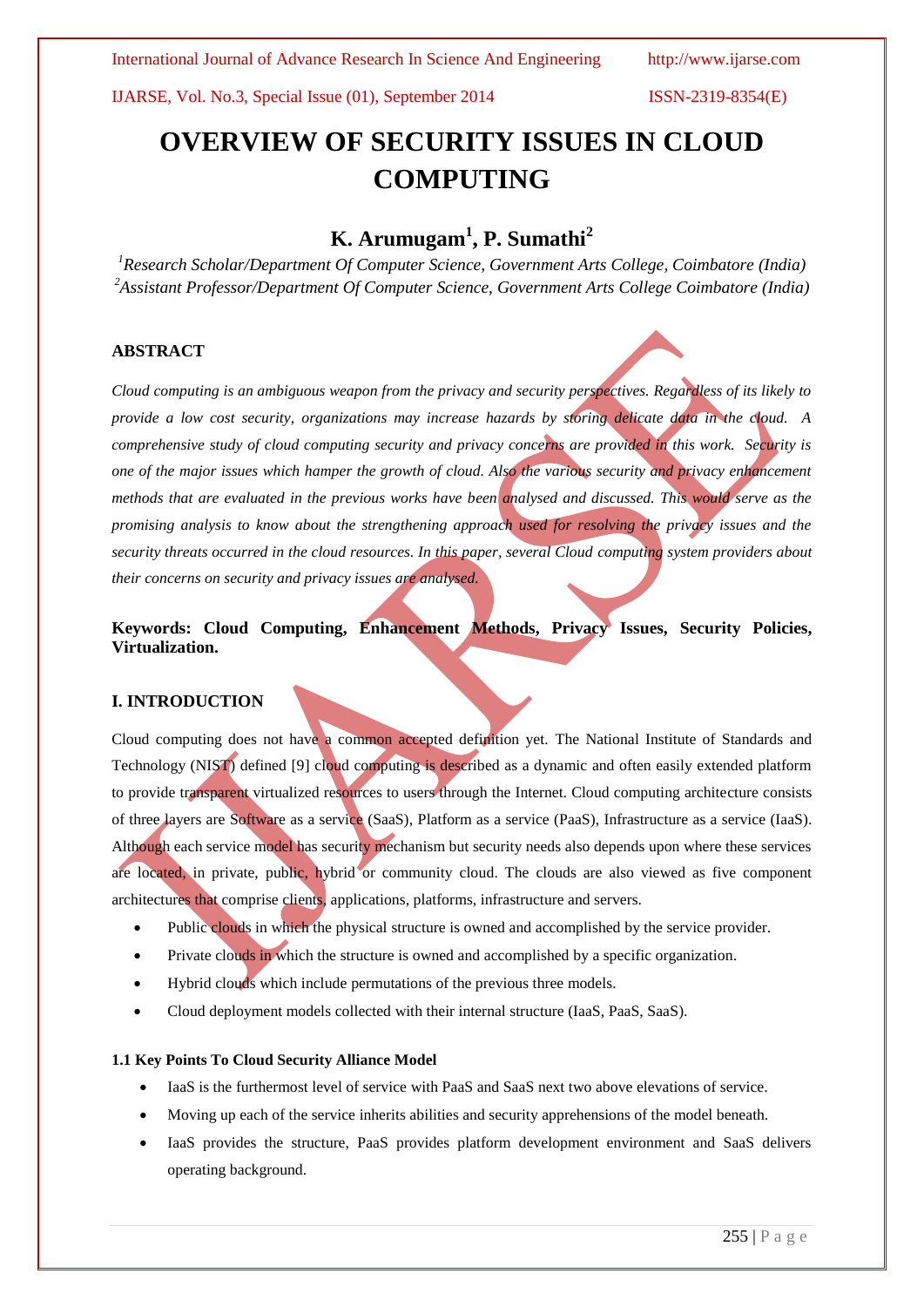IaaS has the minimum level of combined functionalities and combined security while SaaS has the most.





 **Fig .1: Cloud Security Alliance Model Fig.2: Brokered Cloud Storage Access System**

## **1.2 Types Of Security Challenges In The Cloud**

The main contribution [5] of the cloud provides a holistic study of the security issues in the clouds that cover almost all the cloud components (datacentres, computing infrastructure, interfacing and networking, etc.), network layers (application, transportation, IP, etc.), and cloud stakeholders (providers, consumers, third party contractors, etc.). Cloud provides a comprehensive survey on the cloud security and privacy concerns that includes:

- Cloud computing security issues (vulnerabilities, threats, and attacks)
- Attack taxonomies
- Relations and addictions among attacks
- Recognised attacks
- Proportional analysis of some of well-known countermeasures
	- Understandings from the current security explanations to identify and address unattended security

# **II. RELATED WORKS**

tasks.

In this Survey, comparative contrivances and the systems which are engaged prior to attain a security and privacy are discoursed. And also the advantages and disadvantages of each technique are discoursed. Affording to the survey of the earlier contrivance, it finds that the current system executed has more advantages. C. Wang, Q. Wang, K. Ren, and W. Lou, focuses [7],[8] on the ever cheaper and more powerful processors, together with the software as a service (SaaS) computing architecture, are transforming data centres into pools of computing service on a huge scale. The increasing network bandwidth and reliable yet flexible network connections make it even possible that users can now subscribe high quality services from data and software that reside solely on remote data centres. In this work effective and flexible distributed scheme with two salient features, opposing to its predecessors is proposed in order to ensure the correctness of the user behaviour. Thus the result of this work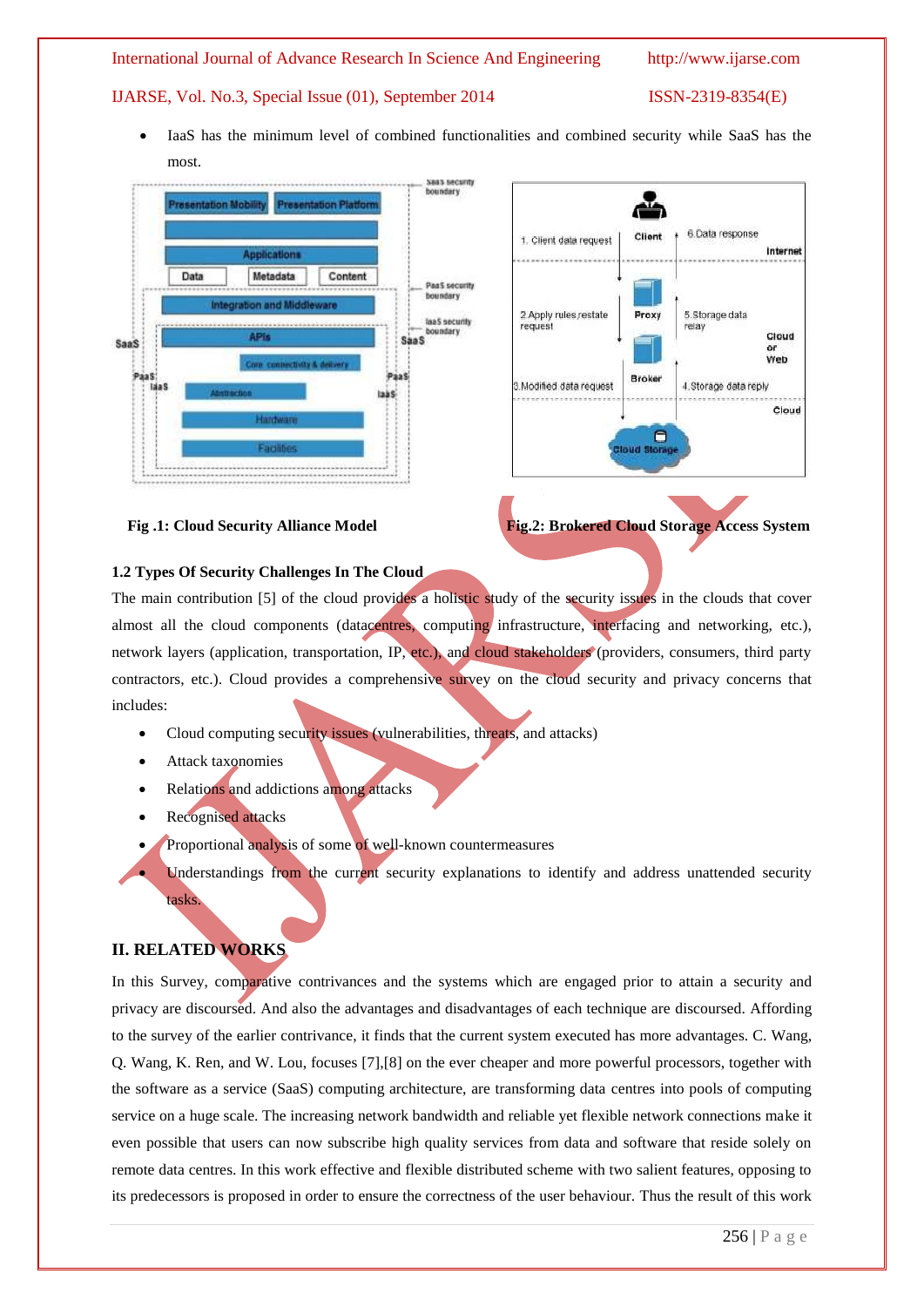shows that it is highly efficient and resilient against Byzantine failure, malicious data modification attack, and even server colluding attacks. G. Ateniese, R. Burns, R. Curtmola, J. Herring, L. Kissner, Z. Peterson, and D. Song, focuses [10],[13] on verifying the authenticity of data has emerged as a critical issue in storing data on untrusted servers. It arises in peer-to-peer storage systems, network file systems, long-term archives, webservice object stores, and database systems. Such systems prevent storage servers from misrepresenting or modifying data by providing authenticity checks when accessing data. In this work two provable secure data possession (PDP) is proposed which allows a client that has stored data at an untrusted server to verify that the server possesses the original data without retrieving it. Thus the result of this work shows that it offer a probabilistic possession guarantee by sampling the server's storage, make it practical to verify possession of large data sets. Previous schemes that do not allow sampling are not practical when PDP is used to prove possession of large amounts of data. J. Yuan and S. Yu, defines [14] due to a number of unprecedented advantages resource elasticity, on-demand self-service, location independent resource polling, cloud storage is increasingly attracting customers including both organizations and individuals. Currently, millions of users have been using cloud storage services including Amazon S3, Microsoft Skydrive, Google Cloud Storage, iCloud, and Dropbox. In this work the first POR scheme with public verifiability and constant communication cost proposed. In this proposed scheme, the message exchanged between the prover and verifier is composed of a constant number of group elements; different from existing private POR constructions, our scheme allows public verification and releases the data owners from the burden of staying online. Thus the result of this work shows that PCPOR scheme achieves constant communication size, efficient computation performance as well as low storage overhead. More than this by supporting the public verifiability, this scheme releases the data owner from onerous verification tasks, which need to be centralized to the data owner in previous private POR scheme with constant communication size. B. Wang, B. Li, and H. Li, proposed [4], in a cloud computing and storage, users are able to access and to share resources offered by cloud service providers at a lower marginal cost. In this work Knox, a privacy-preserving auditing mechanism is proposed for data stored in the cloud and shared among a large number of users in a group to maintain the data integrity. In knox advantage of group signatures is considered to construct homomorphic authenticators, so that the third party auditor is able to verify the integrity of shared data without retrieving the entire data, but cannot reveal the identities of signers on all blocks in shared data. Thus the result of this work shows that Knox has a better performance when auditing data shared among a large number of users. With the group manager's private key, the original user can efficiently add new users to the group and disclose the identities of signers on all blocks. The efficiency of Knox is not affected by the number of users in the group. G. Ateniese, R. D. Pietro, L. V. Mancini, and G. Tsudik, [11],[12] evaluated an outsourcing of data essentially means that the data owner (client) moves its data to a third-party provider (server) which is supposed to – presumably for a fee – faithfully store the data and make it available to the owner (and perhaps others) on demand. The main issues of outsourced data are how to frequently, efficiently and securely verify that a storage server is faithfully storing its client's (potentially very large) outsourced data. In this work highly efficient and provably secure PDP technique based entirely on symmetric key cryptography is proposed, while not requiring any bulk encryption to address the issues of outsourced data. Thus the result of this work shows that compared to the POR scheme, proposed work provides better performance on the client side, requires much less storage space, and uses less bandwidth. Bo Chen, Reza Curtmola, Giuseppe Ateniese and Randal Burns, [2] proposed a technique of remote data checking (RDC) has been shown to be a valuable technique by which a client (acting as a verifier) can efficiently establish that data stored at an untrusted server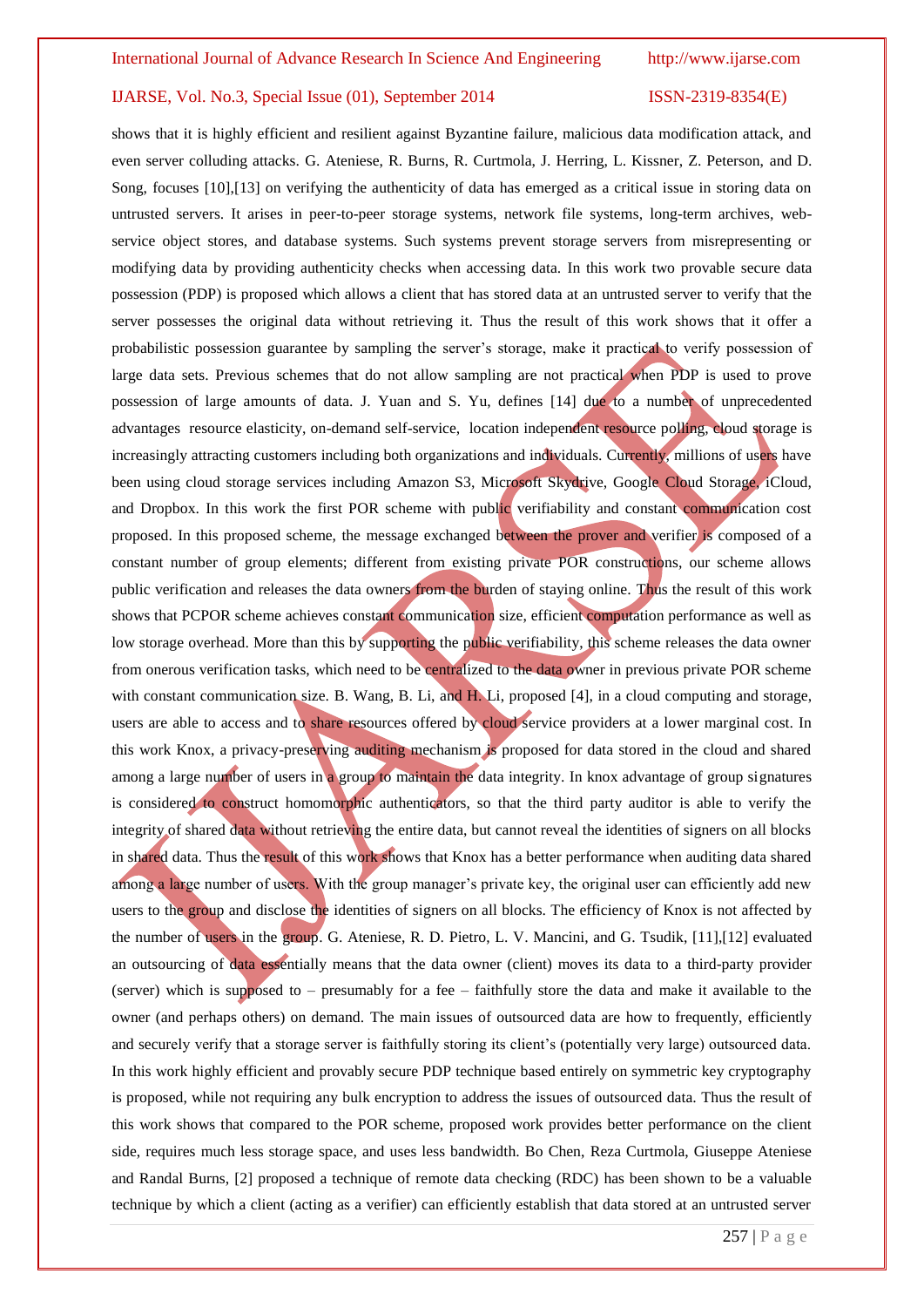remains intact over time. This kind of assurance is essential to ensure long term reliability of data outsourced at data centers or at cloud storage providers. In this work RDC-NC, a novel secure and efficient RDC scheme for network coding-based distributed storage systems. RDC-NC mitigates new attacks that stem from the underlying principle of network coding. Thus the result of this work shows that RDC-NC scheme can be used to ensure data remains intact when faced with data corruption, replay, and pollution attacks. The performance evaluation shows that RDC-NC is inexpensive for both clients and servers. B.Wang, B. Li, and H. Li, [3] defines about the cloud offers data storage services with much lower prices than the cost of maintaining data on personal devices, people tend to outsource the hosting of their data to the cloud. By enjoying such storage services in the cloud, data owners are able to freely access their outsourced data on different devices and locations, and easily share their data with others. In this work certificateless public auditing mechanism is proposed to eliminate the security risks introduced by the public key infrastructure (PKI). Thus the result of this work shows that a public verifier is not only able to audit data integrity in the cloud but also able to eliminate possible security risks introduced by PKI in previous solutions. It proves that the security of proposed mechanism is based on the CDH assumption and DL assumption. Experimental results show that proposed mechanism is efficient. Ari Juels and Burton S. Kaliski Jr, [1], introduces the trends are opening up computing systems to new forms of outsourcing, that is, delegation of computing services to outside entities. Improving network bandwidth and reliability are reducing user reliance on local resources. Energy and labor costs as well as computing-system complexity are militating toward the centralized administration of hardware. In this work a proof of Retrievability (POR) scheme is proposed which may be viewed as a kind of cryptographic proof of knowledge (POK), but one specially designed to handle a large file (or bit string) F. The goal of a POR is to accomplish these checks without users having to download the files themselves. Thus the result of this work shows that POR reduces the users burden is to accomplish these checks (delete or modify files) without users having to download the files themselves. A POR can also provide quality-of-service guarantees, i.e., show that a file is retrievable within a certain time bound. C Henry, H. Chen and Patrick P. C. Lee, focused [6] on cloud storage offers an on-demand data outsourcing service model, and is gaining popularity due to its elasticity and low maintenance cost. However, security concerns arise when data storage is outsourced to third-party cloud storage providers. In this work data integrity protection (DIP) scheme for a specific regenerating code is proposed, while preserving the intrinsic properties of fault tolerance and repair traffic saving. DIP scheme is designed under a Byzantine adversarial model, and enables a client to feasibly verify the integrity of random subsets of outsourced data against general or malicious corruptions. Thus the result of this work shows that or Upload, which is a regular operation in archival storage, the DIP encoding part contributes up to about 40% of the running time with our default parameters. For the monetary cost, the overhead mainly comes from AECC, which expands our stored data by roughly n0/k0 times. In particular, we preserve the data transfer cost of NC Cloud during repair, which is the most significant M Khaba, M.Santhanalakshmi, defines [15] about the cloud computing that is a virtualized resource where we want to store all our data with security measurement so that some application and software can get full benefits using this technology without any local hard disk and server for our data storage. In this work an effective and flexible Batch Audit scheme with dynamic data is proposed to reduce the computation overheads. To ensure the correctness of user's data the task of allowing a third party auditor (TPA), on behalf of the cloud client, to verify the integrity of the data stored in the cloud. Thus the result of this work shows that proposed scheme is highly efficient and provably secure. From this protection for cloud data, user can be strong belief for his uploaded data for any future purpose or his any other related process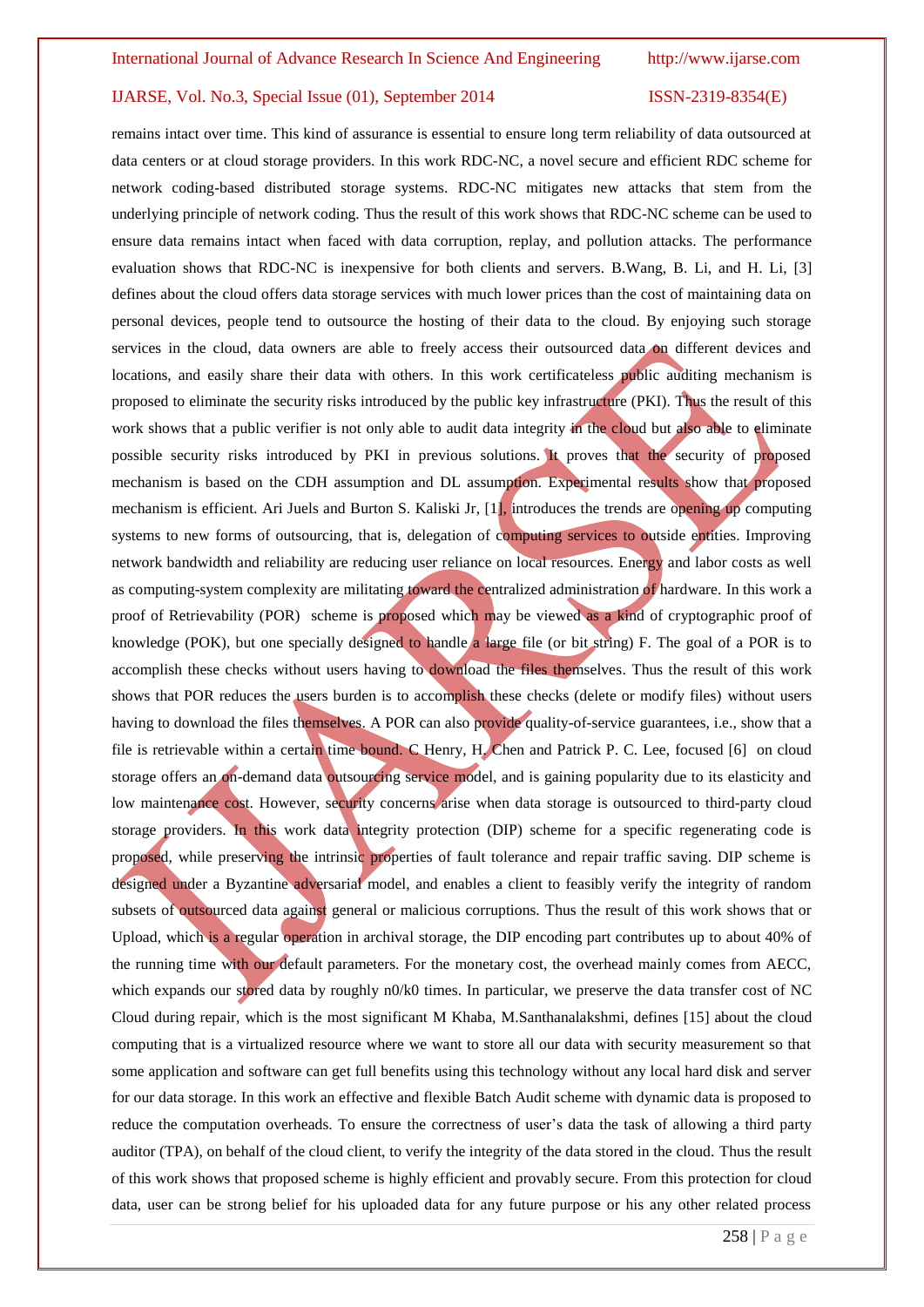without worry. All the works discussed above clearly show the different methodologies used to provide a privacy and security prevention for the cloud data users as well as for cloud data owners. All of the above discussed technologies are meant to be solved various types of security threats and also possible ways to provide privacy.

| S.<br>No       | TITLE                                       | <b>AUTHOR</b>           | <b>METHOD</b>                | <b>ADVANTAGES</b>                  | <b>DISADVANTAGES</b> |
|----------------|---------------------------------------------|-------------------------|------------------------------|------------------------------------|----------------------|
| $\mathbf{1}$   | <b>Ensuring Data Storage</b>                | C.Wang, Q.Wang,         | Computing                    | <b>Effective</b> and               | Colluding attacks    |
|                | Security in Cloud                           | K.Ren, and W. Lou       | architecture                 | flexible                           |                      |
|                | Computing                                   |                         |                              | distributed                        |                      |
| 2              | <b>Provable Data Possession</b>             | G. Ateniese, R. Burns,  | Probabilistic                | scheme<br>To prove                 | Do not allow         |
|                | at Untrusted Stores                         | R.Curtmola, J.Herring,  | possession                   | possession of                      | sampling             |
|                |                                             | L.Kissner, Z. Peterson, | guarantee                    | large amounts of                   |                      |
|                |                                             | and D. Song             |                              | data                               |                      |
|                |                                             |                         |                              |                                    |                      |
|                |                                             |                         |                              |                                    |                      |
| 3              | Proofs of Retrievability                    | J. Yuan and S. Yu       | POR scheme                   | The data owner                     | Low storage          |
|                | with Public Verifiability<br>and Constant   |                         |                              | from onerous<br>verification tasks | overhead             |
|                | Communication Cost in                       |                         |                              |                                    |                      |
|                | Cloud.                                      |                         |                              |                                    |                      |
| $\overline{4}$ | Knox: Privacy-Preserving                    | B. Wang, B. Li, and H.  | Knox                         | Construct                          | Knox is not affected |
|                | Auditing for Shared Data                    | Li                      |                              | homomorphic                        | by the number of     |
|                | with Large Groups in the                    |                         |                              | authenticators                     | users                |
|                | Cloud                                       |                         |                              |                                    |                      |
| 5              | Scalable and Efficient                      | G. Ateniese, R. D.      | <b>Secure PDP</b>            | Symmetric key                      | Potentially very     |
|                | Provable Data Possession                    | Pietro, L. V. Mancini,  | technique                    | cryptography is                    | large                |
|                |                                             | and G. Tsudik           |                              | proposed                           |                      |
| 6              | Remote Data Checking for                    | Bo Chen, Reza           | RDC scheme                   | Novel secure and                   |                      |
|                | Network Coding-based                        | Curtmola, Giuseppe      |                              | efficient                          | Intact over time     |
|                | Distributed Storage                         | Ateniese, Randal Burns  |                              |                                    |                      |
|                | <b>Systems</b>                              |                         |                              |                                    |                      |
| $\tau$         | Certificate less Public                     | B. Wang, B. Li, and H.  | Certificate less             | To eliminate                       | Maintaining data on  |
|                | Auditing for Data Integrity<br>in the Cloud | Li                      | public auditing<br>mechanism | possible security<br>risks         | personal devices     |
| 8              | PORs: Proofs of                             | Ari Juels and Burton S. | Proof of                     | Quality-of-service                 | Computing services   |
|                | Retrievability for Large                    | Kaliski Jr              | Retrieve ability             | guarantees                         | to outside entities  |
|                | Files                                       |                         | scheme                       |                                    |                      |
| 9              | <b>Enabling Data Integrity</b>              | Henry C. H. Chen and    | Data integrity               | Fault tolerance                    | Third-party cloud    |
|                | Protection in                               | Patrick P. C. Lee       | protection                   | and repair traffic                 | storage providers    |
|                | Regenerating-Coding-                        |                         | (DIP) scheme                 | saving                             |                      |
|                | Based Cloud Storage.                        |                         |                              |                                    |                      |
| 10             | Remote Data Integrity                       | Khaba M.V,              | <b>Flexible Batch</b>        | Highly efficient                   | Without any local    |
|                | Checking in Cloud                           | M.Santhanalakshmi       | Audit scheme                 | and provably                       | hard disk and server |
|                | Computing                                   |                         |                              | secure                             | for our data storage |

## **TABLE.1: Summary Of The Topics Considered In Each Approach.**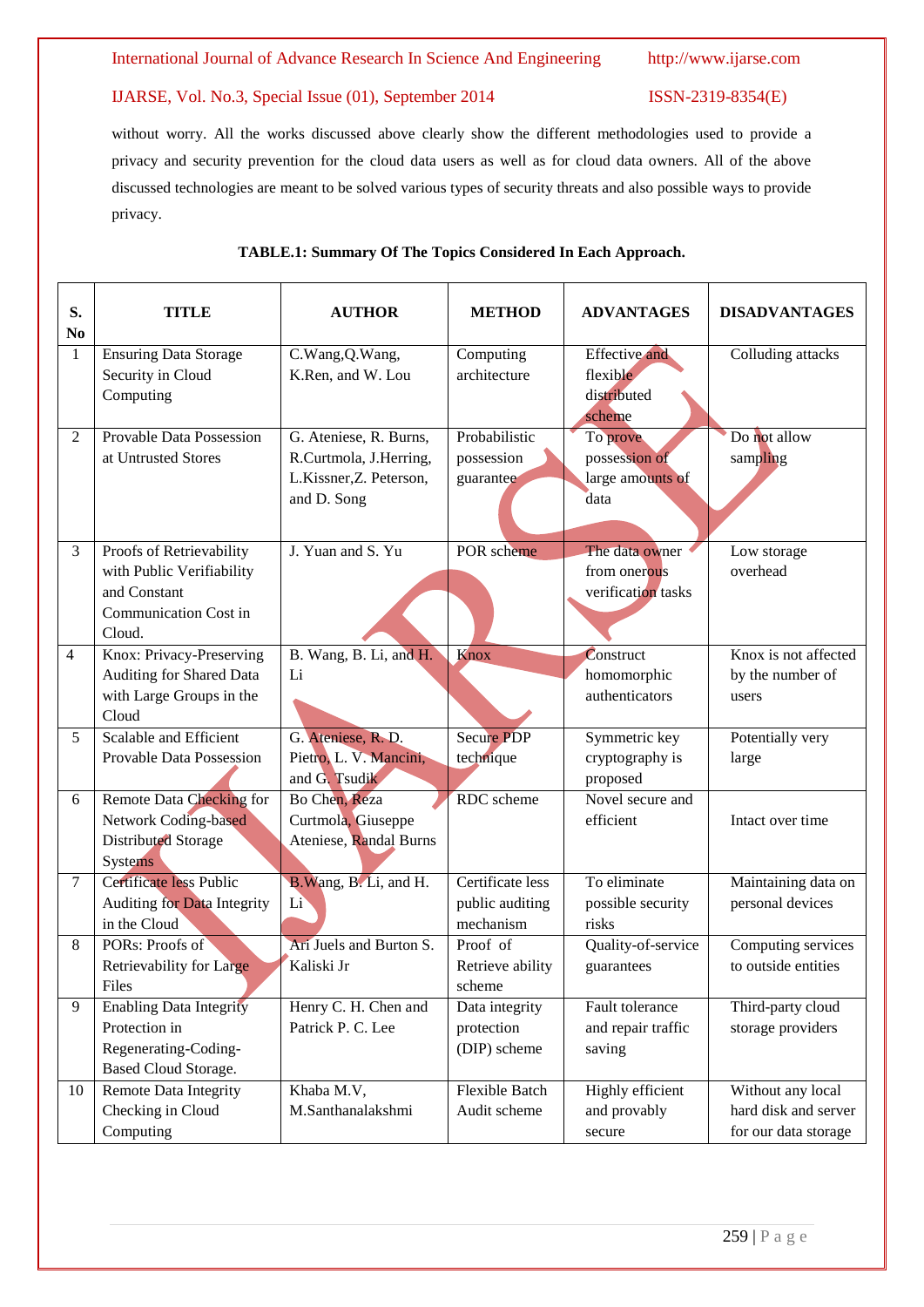### **III. CONCLUSION**

Security and privacy enhancement methods that are evaluated in the previous works have been analysed and discussed. This would serve as the promising analysis to know about the strengthening approach used for resolving the privacy issues and the security threats occurred in the cloud resources. In this paper, we investigate several Cloud Computing system providers about their concerns on security and privacy issues. The detailed explanation of these techniques is briefed and also summarizes the advantages with parameters of the different techniques in cloud computing environment. Various types of possible ways to overcome these issues are discussed and different types of cryptographic mechanisms that are used to resolve the security threats are analysed. At the end of this survey, effective cryptographic mechanism is proposed to provide the effective prevention from the security attacks as well as better privacy preservation for the data owners and data consumers.

### **REFERENCES**

- [1] A Juels and B. S. Kaliski, PORs: Proofs of Retrievability for Large Files, In the Proceedings of ACM CCS 2007, 584–597.
- [2] B Chen, R. Curtmola, G. Ateniese and R.Burns, Remote data checking for network coding-based distributed storage systems, In the Proceedings of the ACM workshop on Cloud computing, 2010.
- [3] B Wang, B. Li, H. Li, Certificateless public auditing for data integrity in the cloud, In the Conference of IEEE on communications and Network Security (CNS), October-2013, 136-144.
- [4] B Wang, B. Li, and H. Li, Knox: Privacy-Preserving Auditing for Shared Data with Large Groups in the Cloud in the Proceedings of ACNS, Springer-Verlag, June 2012, 507–525.
- [5] Cloud Security Alliance, Security guidance for critical areas of focus in cloud computing, 2009, [http://www.cloudsecurityalliance.org.](http://www.cloudsecurityalliance.org/)
- [6] C Henry, H. Chen and Patrick P. C. Lee, Enabling Data Integrity Protection in Regenerating-Coding-Based Cloud Storage, In the Proceedings of SRDS, 2012.
- [7] C Wang, Q. Wang, K. Ren, and W. Lou, Ensuring data storage security in cloud computing, In the Proceedings of IWQoS, Charleston, USA, 2009.
- [8] C Wang, Q. Wang, K. Ren, and W. Lou, Towards secure cloud data storage, In the Proceedings of IEEE GLOBECOM on March-2009.
- [9] Final Version of NIST Cloud Computing Definition Published. Available online: [http://www.nist.gov/itl/csd/cloud- 102511.cfm](http://www.nist.gov/itl/csd/cloud-%20%20%20102511.cfm) (Accessed on 25 August 2013).
- [10] G Ateniese, R. Burns, R. Curtmola, J. Herring, L. Kissner, Z. Peterson, and D. Song, Provable Data Possession at Untrusted Stores, In the Proceedings of CCS, 2007, 598–609.
- [11] G Ateniese, R. D. Pietro, L. V. Mancini, and G. Tsudik, Scalable and Efficient Provable Data Possession, Proceedings of SecureCommunications, 2009, 1–10,
- [12] G Ateniese, S. Kamara, and J. Katz, Proofs of storage from homomorphic identification protocols, In ASIACRYPT, 2009, 319–333.
- [13] H Wang, Proxy Provable Data Possession in Public Clouds, In the IEEE Transactions on services computing, Volume-6, No-4, October-December, 2013.